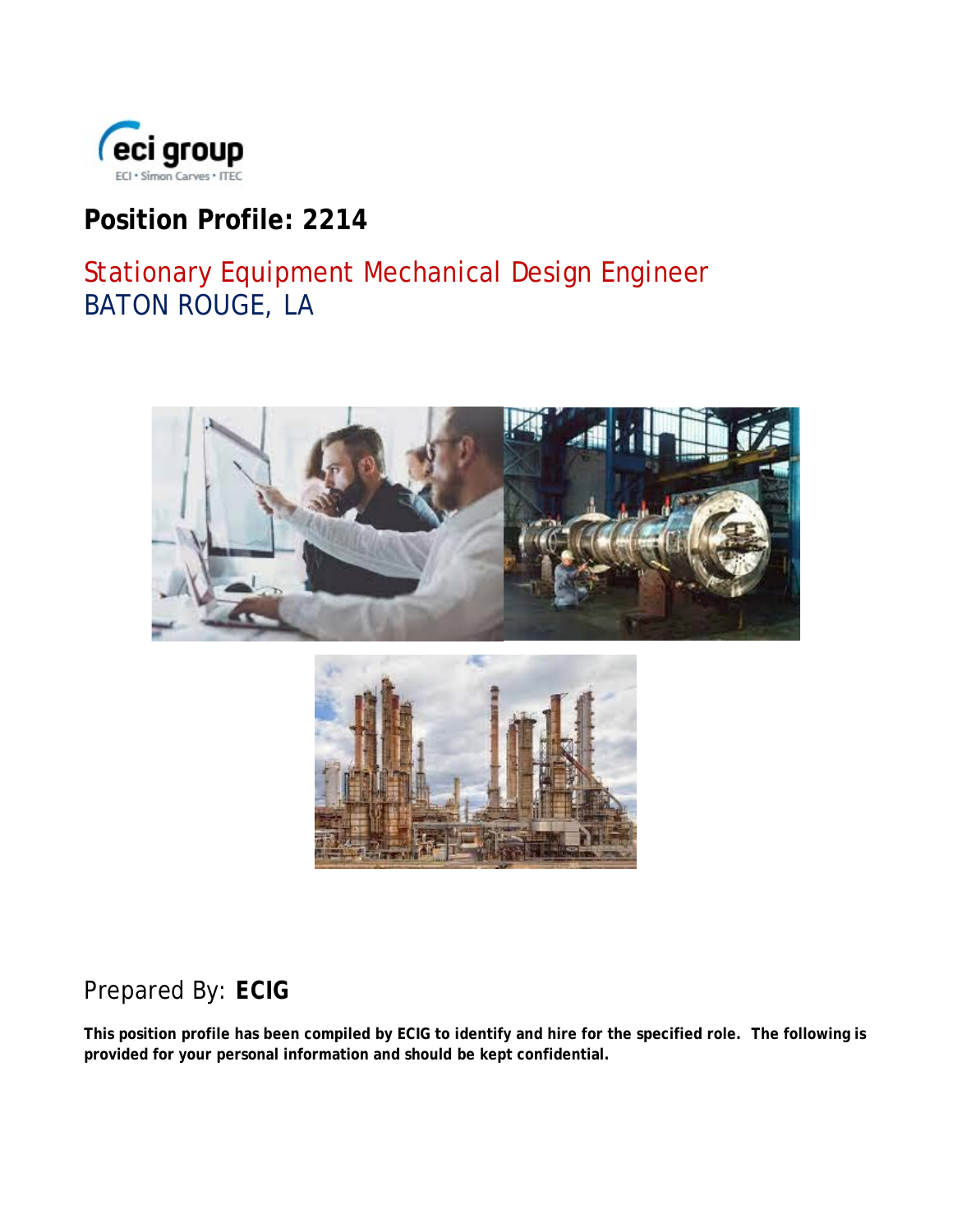

## **Stationary Equipment Mechanical Design Engineer (Mid-Career) [2214]**

The world's leading specialist engineering contractor for low-density polyethylene (LDPE) and ethylene vinyl acetate (EVA) projects has an immediate a need for an experienced Stationary Equipment Mechanical Design Engineer who will be responsible for design, specification and requisition of stationary equipment [pressure vessels and heat exchangers].

## **COMPANY INFORMATION: [WEBSITE** <https://ecigrouponline.com/engineering-services/> ]

Founded in 1977 ECI Group Inc. [ECIG] provides world-class engineering solutions to clients around the world, with have a long history of designing and developing industrial facilities and process plants for the production of fuels, chemicals and polymers. With core technical skills focused around the development and design of a range of processes, we continually embrace new technologies and innovative project methodologies which have contributed to our success in this field. Our full-service offering covers all Engineering discipline including Process, Mechanical (Machinery/Vessels), Piping and Pipe Stressing, Plant Layout, Electrical, Control & Instrumentation, and Civil & Structural. Our engineering services expertise includes:

- $\triangleright$  Concept Development feasibility, cost estimates, front end design, basic engineering
- Detailed Design hazard studies, FEA, DCS/SIS, flare systems, as-built drawings
- Owner's Engineer Project Management, contractor evaluation, due diligence, technical reviews
- $\triangleright$  Safety Critical Engineering SIL/LOPA, relief systems, HAZOP chair, thermal and vibrational stress analysis, design for high pressure / toxic / corrosive service

#### **BENEFITS AND FEATURES**

- $\checkmark$  Full Benefits Package health, dental, vision insurance.
- $\checkmark$  Company paid short & long-term disability and life insurance
- Flexible Spending Plans, Education Reimbursement, Dependent Care Spending Plan
- $\checkmark$  401K Retirement Plan
- $\checkmark$  Hybrid work schedules

### **YOUR ROLE WITH THE COMPANY:**

- This position reports directly to the Mechanical Engineering Section Leader Dean Guidry, P.E. [https://www.linkedin.com/in/dean-guidry-p-e-bab26511/]
- Develop equipment specifications and become knowledgeable on the equipment necessary for each project.
- Prepare and check technical inquiry documents (requisitions, datasheets/specifications, etc)
- Review supplier technical quotes and prepare technical bid analysis
- Update inquiry documents to order
- Attend/run post order kick off meetings
- Review supplier design documents and coordinate with equipment supplier
- Travel to witness inspections
- Attend kick-off meetings or attend client sites.
- The role will interface with other internal engineering disciplines as well as external project team members such as the client or license provider.

## **ECI GROUP**

**FOR MORE INFORMATION CONTACT:** *Kathryn "Kate" Wilhelm, PE Director of Global Recruitment 985 264 6709* kwilhelm@ecigrouponline.com